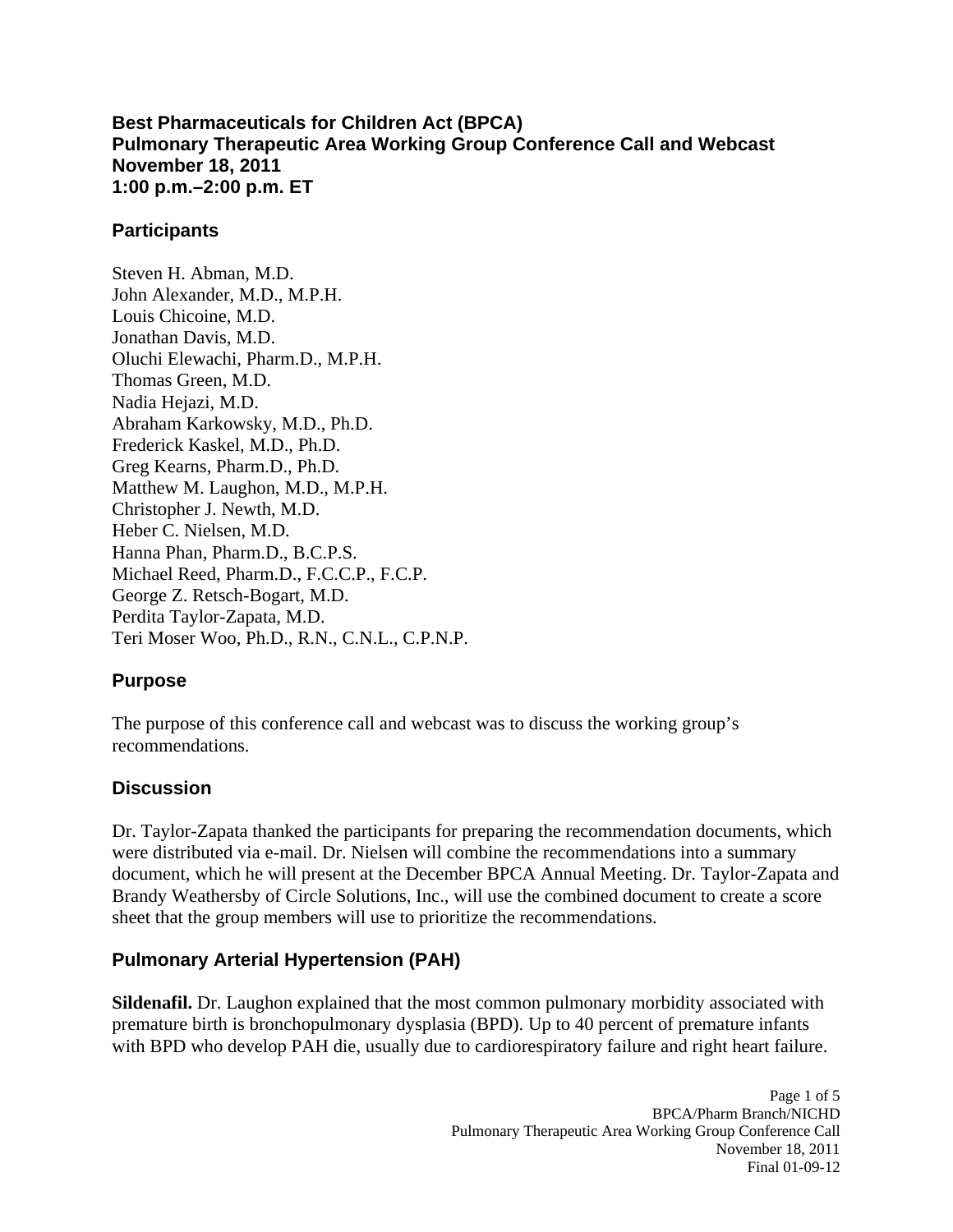Sildenafil is a potent inhibitor of type 5 phosphodiesterase and metabolizes cyclic guanosine monophosphate. It produces pulmonary vasodilation and is labeled for adults with PAH. The drug is extensively metabolized by CYP450 3A4 (80 percent) and 2C9 (20 percent), and the primary metabolite has activity toward producing pulmonary vasodilation. Data show that offlabel sildenafil use in neonates has dramatically increased between 2001 and 2009. Dr. Laughon described how sildenafil meets all of the five challenges that the BPCA is charged with meeting.

Dr. Laughon was asked about the approved intravenous (IV) solution. He answered the IV sildenafil solution could be given orally, but there are no oral products.

Dr. Abman agreed that sildenafil is important and explained that it is overused inappropriately. A problem with designing an efficacy study is that the infants are not phenotyped well enough. Echocardiogram is not reliable for defining PAH or assessing its severity. With earlier use of sildenafil, retinopathy may be a problem. Learning about pharmacokinetics (PK) and pharmacodynamics (PD) and finding a more uniform way of administering the drug would be advances, but many studies need to be done.

Dr. Alexander said that while the inaccuracies of echocardiograms have been discussed for many years, many cardiologists do not agree. By the time children need sildenafil, the vascular injury is extensive, and the efficacy of long-term therapy is uncertain. He asked whether the group could be focusing on agents to prevent the development of PAH in BPD.

Dr. Nielsen suggested that participants e-mail questions to Dr. Laughon.

### **Asthma**

**Inhaled Corticosteroids.** Dr. Green proposed studying the use of corticosteroids in children younger than age 5. Inhaled corticosteroids have been proven safe and effective in treating asthma and reactive airway disease in adults and children older than age 5. These agents are used for reactive airway disease in children younger than 5, and there are questions about whether they are efficacious, absorbed, and safe. Potential complications may be related to systemic absorption and effect on growth. Inhaled corticosteroids are commonly administered by nebulizers and metered-dose inhalers with a spacer.

A combination of PK and efficacy studies, along with toxicity studies, is recommended. Studies can include a large patient population to compare metered-dose inhalers with nebulizers, document systemic absorption, and follow growth velocity. Efficacy, in terms of reduction in exacerbations and asthma-free days, could be examined in the same or similar studies.

**Beta Agonists.** Dr. Newth explained that very few IV beta agonists are available for children in the intensive care unit (ICU). Of the selective beta agonists, only terbutaline is available in an IV formulation. It is not approved for treating asthma in children, and there are few data on its use. PK/PD and toxicity studies in an ICU setting would be useful. The formulation has a large volume, which creates problems in dosing children. A tool for assessing the severity of asthma in children and response to therapy is needed.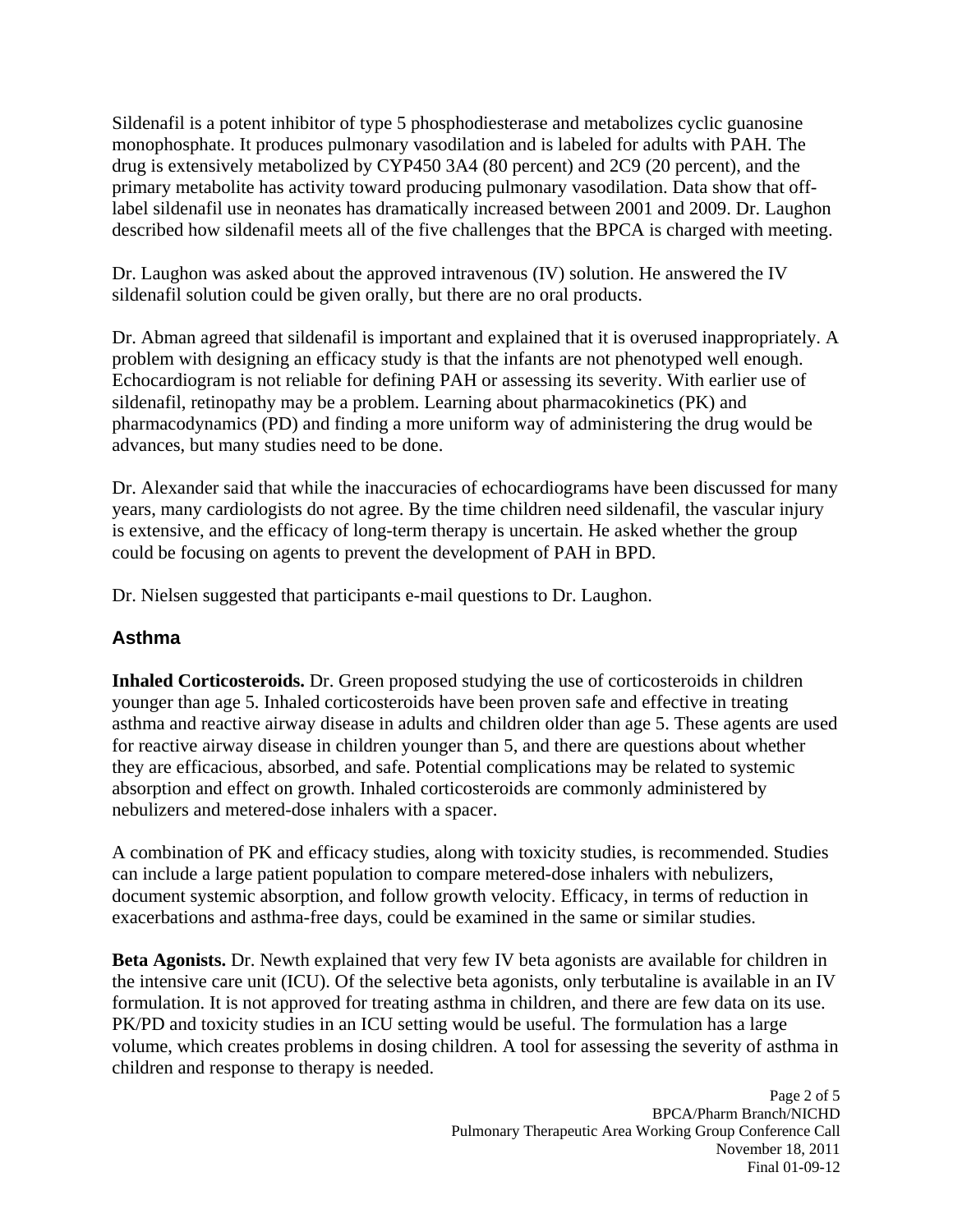**Omalizumab.** Dr. Green said that omalizumab has been used to inhibit immunoglobulin E (IgE) binding to its receptor and mast cells and is efficacious in reducing the number of exacerbations and severity of illness in older children and adults with IgE-related allergic asthma. There is a significant population of children younger than age 5 for whom allergies are the precipitating cause of asthma. Preliminary data suggest that desensitization with this agent might decrease the continued development of allergies in children.

Controlled clinical trials, supported by immunologic and physiologic studies, are recommended. Long-term follow-up could determine the incidence of persistent asthma. The clinical tools necessary to support such a study are present and reasonable.

Dr. Nielsen asked whether one or more asthma assessment tools need to be developed. Dr. Green said reasonable measures are available for outpatient studies. Dr. Newth added that an asthmaassessment tool for the ICU is needed and would involve sophisticated monitoring devices.

Dr. Alexander added that a high-efficiency aerosol device is needed.

# **Cystic Fibrosis (CF)**

**Beta-Lactams.** Dr. Phan said that she attended a recent North American Cystic Fibrosis conference, and beta-lactams were a popular topic. PK, safety, and efficacy data are lacking in pediatric CF patients. Beta-lactams are being used without appropriate data. A study comparing extended and continuous infusion with multidrug-resistant pathogens is needed.

Dr. Nielsen asked whether the beta-lactams could be prioritized. It may be easier to design a study of one antibiotic, and a single nationally recommended antibiotic could be useful. Dr. Phan said that ticarcillin/clavulanate is one of the more common first-line beta-lactams. A study of this drug could be translated to piperacillin/tazobactam. Meropenem should be reserved as much as possible. She will modify the recommendation and send it to Dr. Nielsen.

**Colistin.** Dr. Phan said that IV colistin is used with nebulizers, but there is not a formula for nebulization. Safety, efficacy, and PK are uncertain, especially in younger patients. The rise of multidrug-resistant pathogens has forced the use of IV or nebulized colistin at dosing suggested for adults. Using both IV and nebulized forms for resistant pathogens has been discussed.

Dr. Nielsen noted that, as with asthma, appropriate aerosolization is an issue. Dr. Phan said that if the reconstituted powder used for nebulization sits for more than 1 hour, the concentration of colistin increases. A safer solution is needed.

**Ibuprofen.** Dr. Reed said that, for decades, investigators have been searching for the perfect anti-inflammatory agent to prevent or diminish the rate of decline of pulmonary function. He was involved in early studies of ibuprofen in CF. Ibuprofen is a nonspecific cyclooxygenase inhibitor and is primarily labeled for use to treat pain and fever. IV formulations are labeled for use for pain and fever and for patent ductus arteriosus closure in neonates.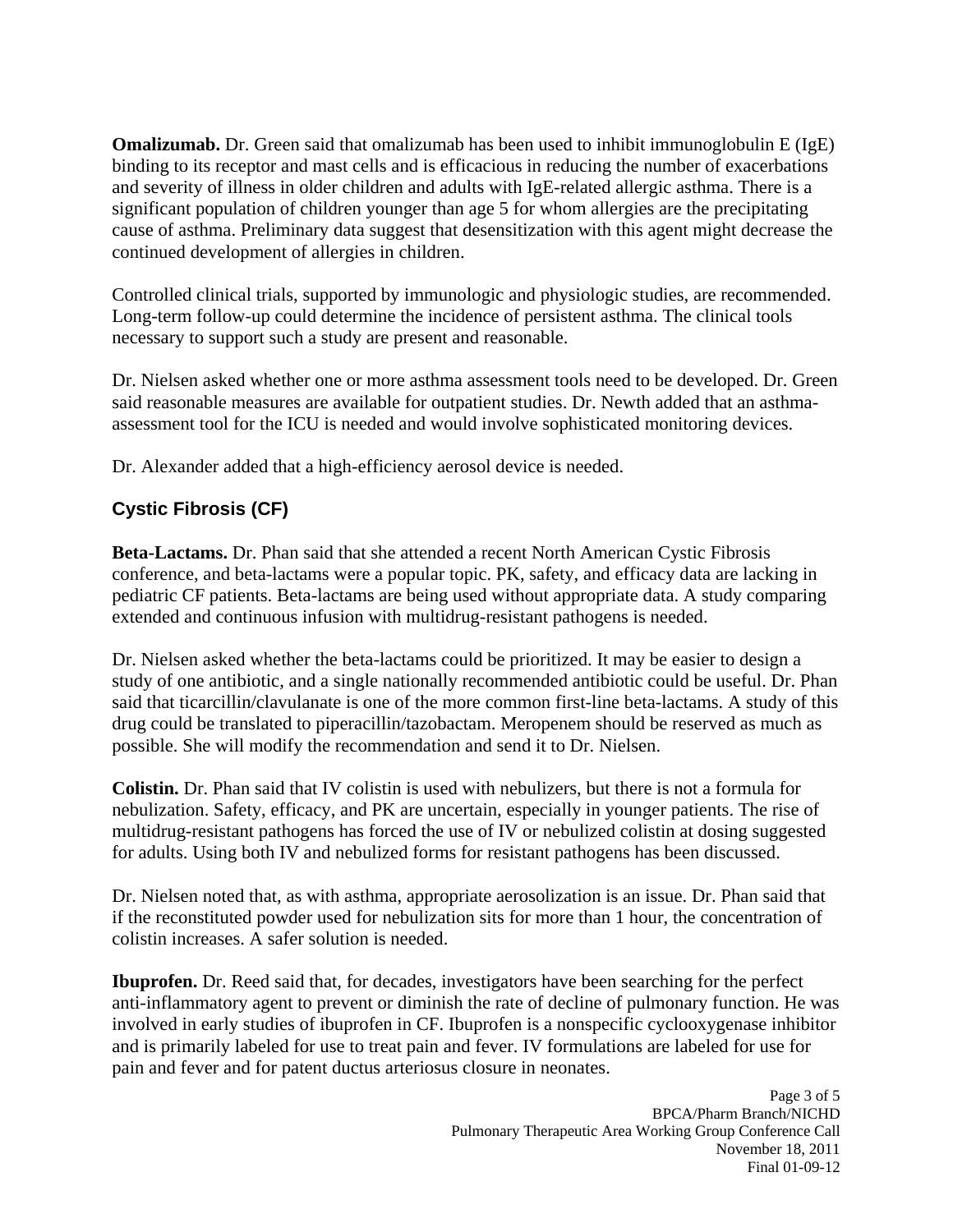Data show that in CF, high-dose, long-term therapy will improve lung function or minimize decline. Only 4–10 percent of the CF population are using ibuprofen due to concerns about abdominal discomfort and gastrointestinal (GI) bleeding or perforation. The Cystic Fibrosis Foundation registry has long-term data on a large number of patients that suggest that ibuprofen is safe. GI bleed and perforation are extremely rare; abdominal discomfort is more common. These side effects can be managed by more vigilant monitoring or concurrent medications.

Ibuprofen is not labeled for use in CF, and doses used for CF are much higher than normal. Studies would address safety and the need for less intensive therapeutic monitoring.

Dr. Nielsen asked whether aerosol delivery would prevent side effects. Dr. Reed said that there would be GI effects with any type of administration. However, if the drug were delivered by aerosol, the dose might be low enough to ameliorate GI effects.

**Proton Pump Inhibitors (PPIs).** Dr. Kearns said that PPIs are widely used in pediatrics. In children with CF, PPIs have off-label uses, such as adjuvant therapy with enzyme replacement drugs. The current labeling is extensive. There are few adverse affects, but there are recent data on severe hypomagnesaemia associated with prolonged PPI use, which is a consideration in children with CF. The predominant formulations are oral solids, but data are also available on extemporaneous oral formulations. Because PPI biotransformation is largely associated with CYP3A4 and CYP2C19, numerous drug-drug interactions are possible. Many interactions are well characterized and do not occur in drugs commonly used in children with CF.

PK data in adults have established an association between systemic exposure and effect. The dose/exposure/response correlation can be assumed to be the same in children with CF, but no studies have verified this. The studies can be done with new knowledge of how to study PPIs. Hundreds of patients would not be needed because there is a rich database. PPIs are candidates for a bridging study.

Dr. Nielsen asked about the mention of area under curve (AUC) in the recommendation document. Dr. Kearns said that in adults, the plasma concentration AUC needed to alter intragastric pH and maintain that alteration is known. In pediatrics, adult PK/PD data could be extrapolated, and target plasma concentration AUC could be used as a surrogate endpoint for effect unless there are disease-specific alterations in the biotransformation of these drugs. Earlier studies indicate that the only alteration is with profound changes in body composition. A study would need to pay attention to 2C19 polymorphism, which is related to exposure variability.

**Itraconazole and Voriconazole.** Dr. Retch-Bogart said that these antifungal agents are very similar, but there are differences in metabolism, warnings, and side effects. Antifungal therapy is used in patients with CF to minimize corticosteroid therapy in patients with allergic bronchopulmonary aspergillosis and increasingly to treat fungal pathogens in lower airways. There is not much experience in long-term use of these agents in people with CF.